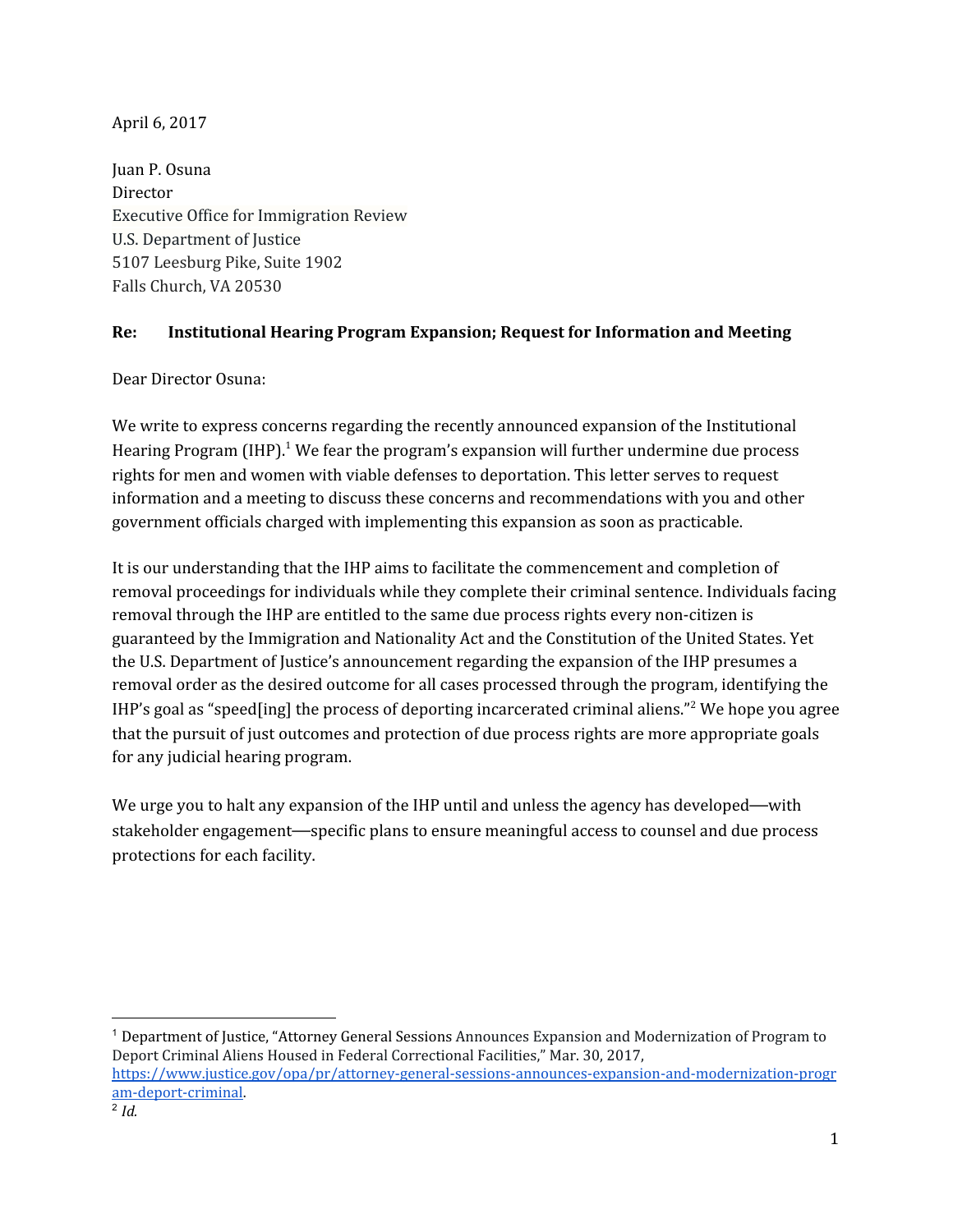I. Many individuals processed through the IHP have meritorious claims to relief, including asylum. Expansion of the IHP into Bureau of Prison facilities will lead to a dramatic increase in these numbers.

Many individuals currently processed through the IHP have meritorious claims to protection and/or relief under United States law. $^3$  An expansion of the IHP into the Bureau of Prisons will mean that new cases heard through the program will be those of men and women serving time stemming from federal prosecutions. The majority of prosecutions brought through the federal system are for migration-related offenses such as unlawful entry and reentry, $^4$  offenses that do not preclude eligibility for many types of relief from removal. Furthermore, these prosecutions are frequently brought against migrants whose only "offense" was flight to the United States to seek refuge from violent persecution in their home country.<sup>5</sup> We expect, therefore, that the percentage of individuals processed through the IHP with meritorious claims to asylum and other forms of protection will increase dramatically as the program expands into the federal prison system.

## II. The IHP poses unique obstacles to due process.

Individuals processed through the IHP face daunting challenges to asserting their due process rights. *Only nine percent* of respondents in the IHP are represented, compared to a 37 percent representation rate for all adults facing removal. $^6$  These low rates likely result from a confluence of factors that make it difficult if not impossible for indigent non-citizens to obtain representation from inside a correctional facility. These factors include the inability to harness the resources to pay for counsel while serving out a criminal sentence, the intensity of resources and expertise needed for immigration attorneys to take on detained deportation defense matters, and—perhaps most importantly—the remote nature of most IHP dockets.<sup>7</sup>

Federal law provides non-citizens in removal proceedings the right to obtain counsel.<sup>8</sup> However, this right is rendered meaningless when individuals face removal proceedings while detained in

<sup>3</sup> In fiscal year 2015, approximately 5% of individual cases completed through the IHP resulted in a grant of relief or termination by the Immigration Judge. Executive Office for Immigration Review, FY 2015 Statistics Yearbook, Apr. 2016, at H2[,](https://www.justice.gov/eoir/page/file/fysb15/download) [https://www.justice.gov/eoir/page/file/fysb15/download.](https://www.justice.gov/eoir/page/file/fysb15/download) The percentage of individuals processed through the IHP with viable claims for relief is certain to be markedly higher than this, however, given that only 9% of individuals processed through IHP are represented and detained pro se respondents are far less likely than their non-detained represented counterparts to pursue relief, even if eligible. *See* Ingrid V. Eagly and Steven Shafer, "A National Study of Access to Counsel in Immigration Court," Univ. of Pennsylvania Law Review, Vol. 164 No. 1, Dec. 2015, at p. 50[,](http://scholarship.law.upenn.edu/cgi/viewcontent.cgi?article=9502&context=penn_law_review)

[http://scholarship.law.upenn.edu/cgi/viewcontent.cgi?article=9502&context=penn\\_law\\_review.](http://scholarship.law.upenn.edu/cgi/viewcontent.cgi?article=9502&context=penn_law_review) <sup>4</sup> *See* Immigration Now 52 Percent of All Federal Criminal Prosecutions, TRAC, Nov. 28, 2016[,](http://trac.syr.edu/tracreports/crim/446/) [http://trac.syr.edu/tracreports/crim/446/.](http://trac.syr.edu/tracreports/crim/446/)

<sup>&</sup>lt;sup>5</sup> See DHS Office of the Inspector General, Streamline: Measuring Its Effect on Illegal Border Crossing, OIG-15-95, May 15, 2015, at p. 16, [https://www.oig.dhs.gov/assets/Mgmt/2015/OIG\\_15-95\\_May15.pdf.](https://www.oig.dhs.gov/assets/Mgmt/2015/OIG_15-95_May15.pdf)

<sup>6</sup> *See* Eagly and Shafer, *supra* n. 3, at p. 24.

<sup>7</sup> *See id.* at pp. 31-32.

<sup>8</sup> 8 U.S.C. § 1362 (West 2016).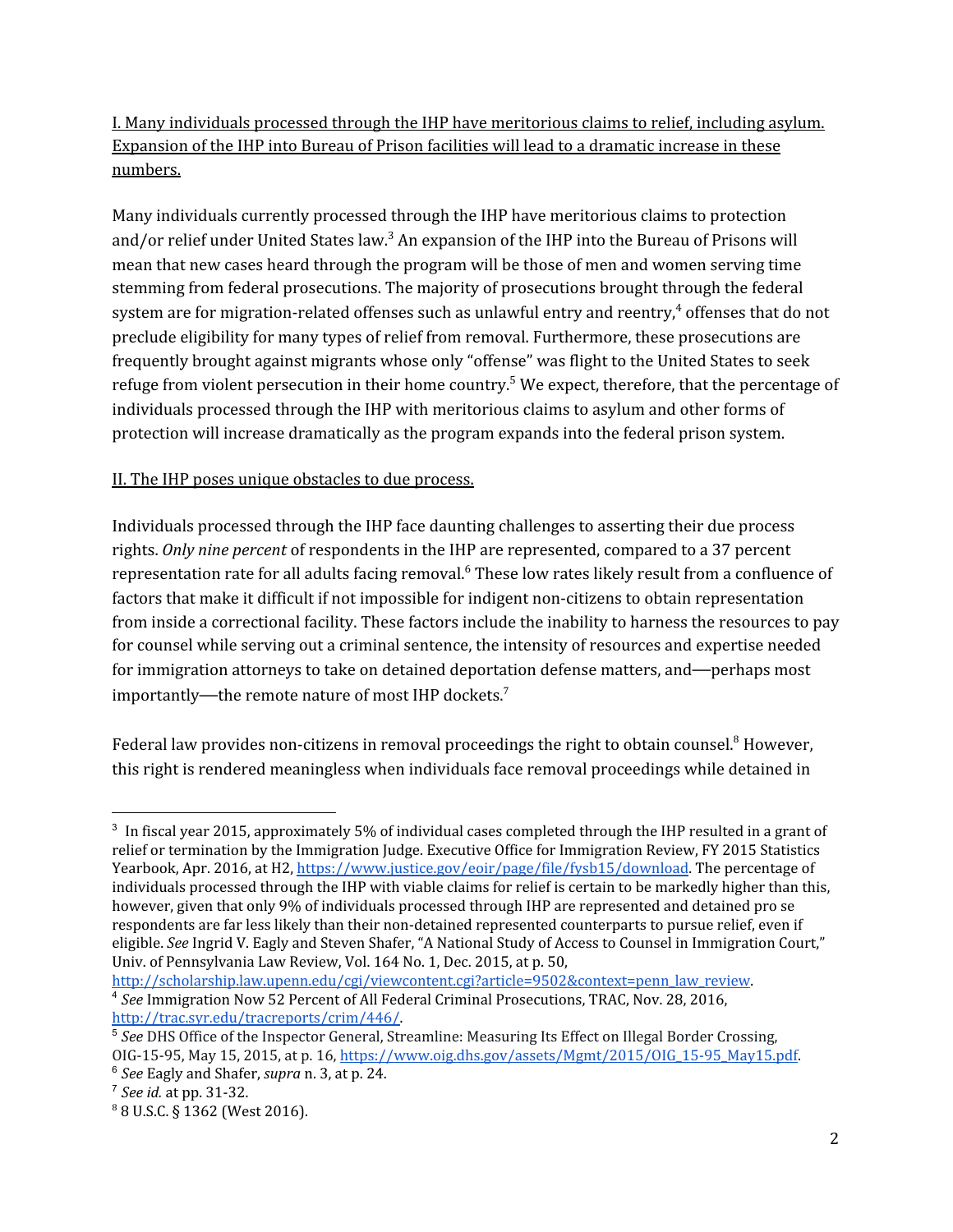locations that are remote from experienced immigration attorneys, non-profit immigration service providers, and family and loved ones able to assist in mounting a defense. Many Bureau of Prison facilities are located in just such remote areas of the country.

III. Any expansion of the IHP must include robust planning to ensure meaningful due process rights and access to counsel.

All men and women processed through the IHP must be given their full and fair day in court to present their claims to relief with the attendant rights due to them, including representation. In order to achieve this goal, **the following four recommendations should be implemented**:

- 1. If the IHP is expanded, the Executive Office for Immigration Review should develop a plan to ensure meaningful access to counsel and due process protections with input from national and local stakeholders, as well as immigration judges currently serving on IHP dockets.
- 2. IHP hearings should be conducted in person, not by video conference.
- 3. The IHP should only be expanded into facilities where the U.S. Department of Justice has identified a free competent immigration legal service provider who has agreed to provide ongoing and consistent know your rights programming and direct representation to those individuals on the IHP docket with viable claims to relief.
- 4. On all IHP dockets, immigration judges should provide every respondent with a list of Pro Bono Legal Service Providers and grant generous continuances to allow respondents to find counsel. The list should be formulated and updated with input from local and national stakeholders.

We request a meeting as soon as possible to discuss ways we can work collaboratively toward these objectives. In advance of this meeting we respectfully request the following information:

- 1. A list of the 14 Bureau of Prison facilities and six Bureau of Prison contract facilities where the IHP will be expanded;
- 2. The mechanism by which cases will be heard in each facility (i.e. in person or by video conference, and if by video conference the name of the court where the immigration judge will preside in person);
- 3. A timeline by which the IHP courts will be up and running in each facility;
- 4. An analysis of the availability and proximity of immigration attorneys and/or immigration legal service providers competent to provide pro bono or low cost deportation defense at each of the twenty facilities; and
- 5. Drafts of the Pro Bono Legal Service Provider list that will be made available to individuals processed through the IHP at each of the new facilities, as well as a timeline for stakeholder input.

We appreciate your time and consideration of this request. Please contact Heidi Altman at the National Immigrant Justice Center at [haltman@heartlandalliance.org](mailto:haltman@heartlandalliance.org) or 312-718-5021 in regard to the meeting request or any other questions or concerns.